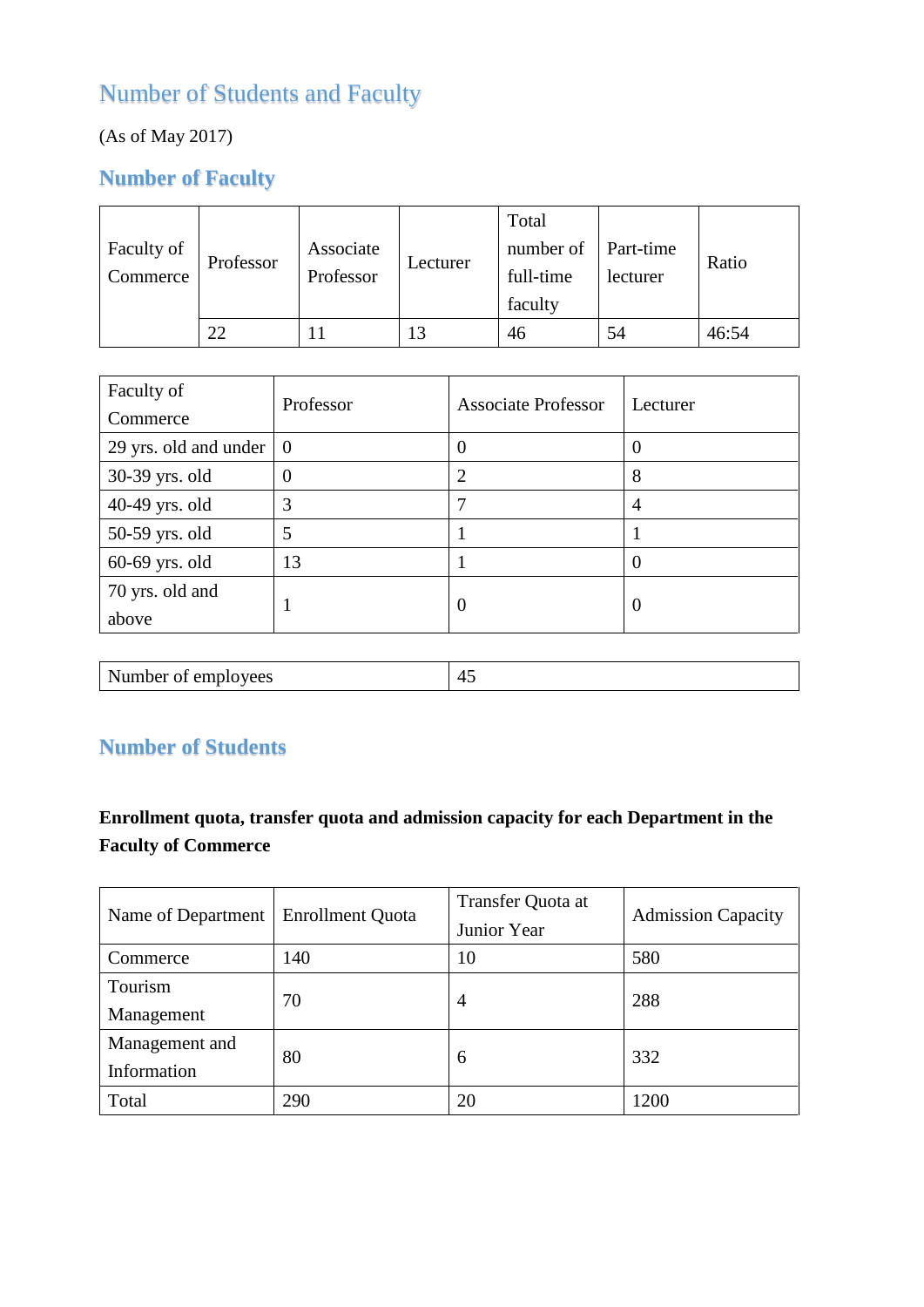#### **Current Number of Students**

Note: Calculated from supplementary provisions Article 3 (February 29, 2017 University Regulations (1))

|                     |                  |                  |                          |                          |                |                 | Number                   |
|---------------------|------------------|------------------|--------------------------|--------------------------|----------------|-----------------|--------------------------|
|                     |                  |                  | Junior                   | Senior                   |                | Replenishment   | of                       |
| Faculty of Commerce | Freshman         |                  |                          |                          | Total by       | rate of student | students                 |
|                     |                  | Sophomore        |                          |                          | Department     | quotas          | per full-                |
|                     |                  |                  |                          |                          |                |                 | time                     |
|                     |                  |                  |                          |                          |                |                 | faculty                  |
|                     | Male             | Male             | Male                     | Male                     | Male Female    |                 |                          |
|                     | Female           | Female           | Female                   | Female                   |                |                 |                          |
|                     | 145              | 149              | 145                      | 140                      | 579            |                 | 40.9                     |
| Commerce            | 41               | 18               | 31                       | 26                       | 121.9%<br>116  |                 |                          |
| Tourism             | 60               | 47               | 43                       | $\overline{a}$           | 150            |                 |                          |
| Management          | 34               | 29               | 25                       | $\overline{\phantom{0}}$ | 111.2%<br>88   |                 |                          |
|                     |                  |                  |                          | 46                       | 46             |                 |                          |
| Trading/Tourism     | $\overline{a}$   | $\overline{a}$   | $\overline{\phantom{0}}$ | 18                       | 18             | 80.0%           |                          |
| Management          | 87               | 30               | 39                       | 61                       | 217            |                 |                          |
| and Information     | $\overline{4}$   | 7                | 9                        | 10                       | 30             | 75.8%           | 19.0                     |
| Total (Bottom:      | 292              | 226              | 227                      | 247                      | 992            |                 |                          |
| Total of male       | 79               | 54               | 65                       | 54                       | 252            |                 |                          |
| and female          |                  |                  |                          |                          |                | 104.5%          | 27.0                     |
| students)           | 371              | 280              | 292                      | 301                      | 1244           |                 |                          |
| Number of           |                  |                  |                          |                          |                |                 |                          |
| working             | $\overline{0}$   | $\overline{0}$   | $\overline{0}$           | $\boldsymbol{0}$         | $\overline{0}$ |                 | $\overline{\phantom{0}}$ |
| students            | $\boldsymbol{0}$ | $\boldsymbol{0}$ | $\boldsymbol{0}$         | $\boldsymbol{0}$         | $\overline{0}$ |                 |                          |

(Note: Working student: Students who were enrolled from the working student enrollment exam conducted by our university)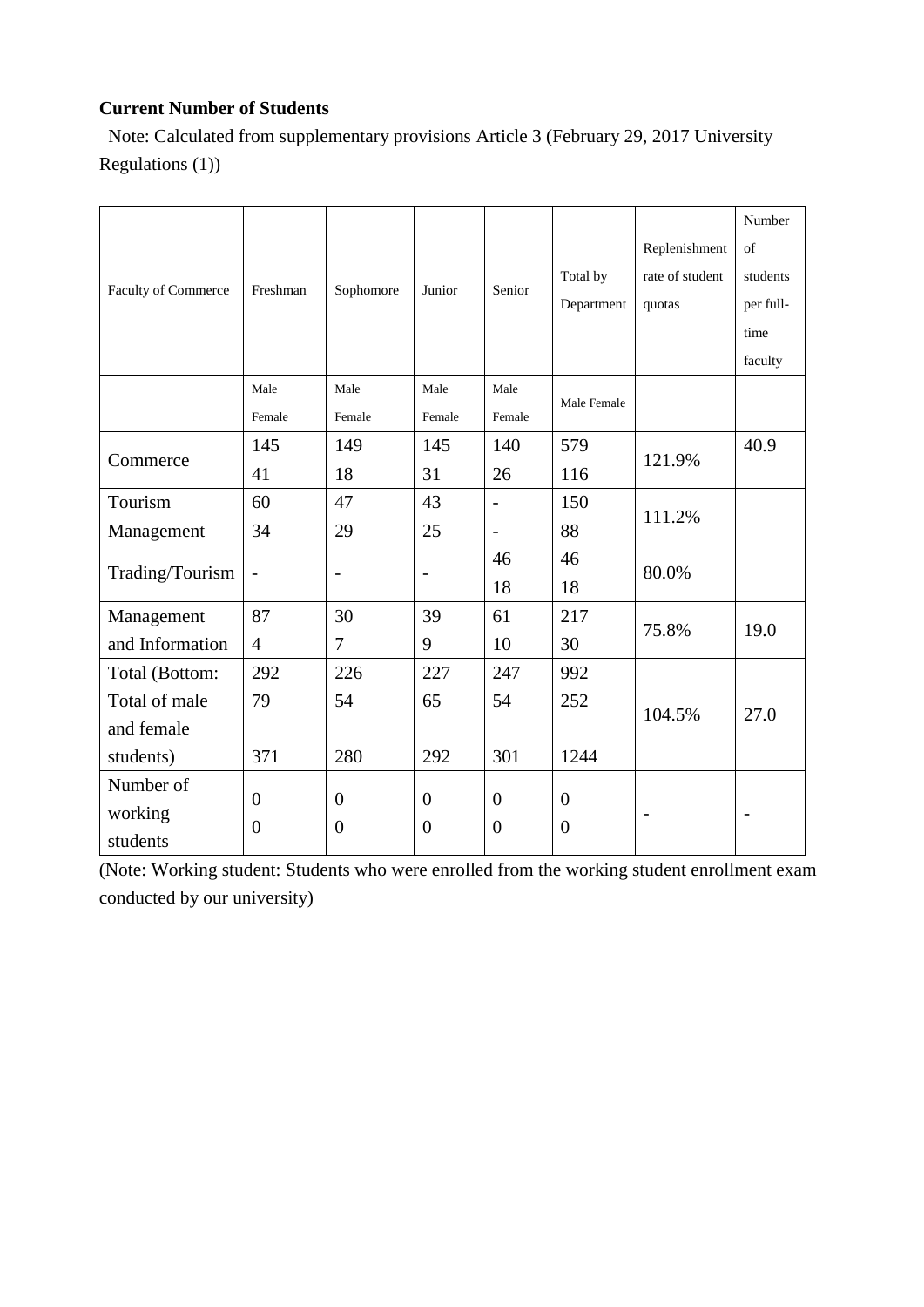## **Number of international students by country**

|                               | China          | Taiwan         | S.<br>Korea    | Nepal            | Vietnam | Myanmar        | Thailand       | Peru             | Sri<br>Lanka   | Indonesia      |
|-------------------------------|----------------|----------------|----------------|------------------|---------|----------------|----------------|------------------|----------------|----------------|
| Commerce                      | 39<br>(4)      | $\mathbf{1}$   | $\mathbf{1}$   | $\boldsymbol{0}$ | 7       | 1              | $\overline{0}$ | (1)              | $\overline{0}$ | $\theta$       |
| Tourism<br>Management         | 11<br>(1)      | $\overline{0}$ | $\overline{0}$ | $\boldsymbol{0}$ | 3       | $\overline{0}$ | $\theta$       | $\overline{0}$   | 1              | 1              |
| Trading/Tourism               | $\overline{3}$ | $\mathbf{1}$   | $\overline{0}$ | $\overline{0}$   | 3       | $\overline{0}$ | $\mathbf{1}$   | $\overline{0}$   | $\overline{0}$ | $\mathbf{0}$   |
| Management<br>and Information | 13             | $\overline{0}$ | $\overline{0}$ | $\mathbf{1}$     | 1       | $\overline{0}$ | $\theta$       | $\boldsymbol{0}$ | $\mathbf{1}$   | $\overline{0}$ |
| Total                         | 66<br>(5)      | $\overline{2}$ | $\mathbf{1}$   | $\mathbf{1}$     | 14      | 1              | $\mathbf{1}$   | (1)              | $\overline{2}$ | 1              |

Note: () indicates international students who have other status other than "Student" as their visa status of residence.

## **Number of students who are studying abroad**

(The number indicates the number of students who are studying abroad in 2017)

| University of Pittsburgh at | Kempten University of | Beijing International Studies |
|-----------------------------|-----------------------|-------------------------------|
| <b>Bradford</b>             | Applied Science       | University                    |
|                             |                       |                               |

## **Enrollment transition over the past 3 years**

| Enrollment<br>transition over the<br>past 3 years | FY 2015 | FY 2016 | FY 2017 |
|---------------------------------------------------|---------|---------|---------|
| Faculty of<br>Commerce                            | 317     | 306     | 368     |
| Department of<br>Commerce                         | 191     | 176     | 186     |
| Department of<br>Tourism<br>Management            | 79      | 85      | 92      |
| Department of<br>Management and<br>Information    | 47      | 45      | 90      |